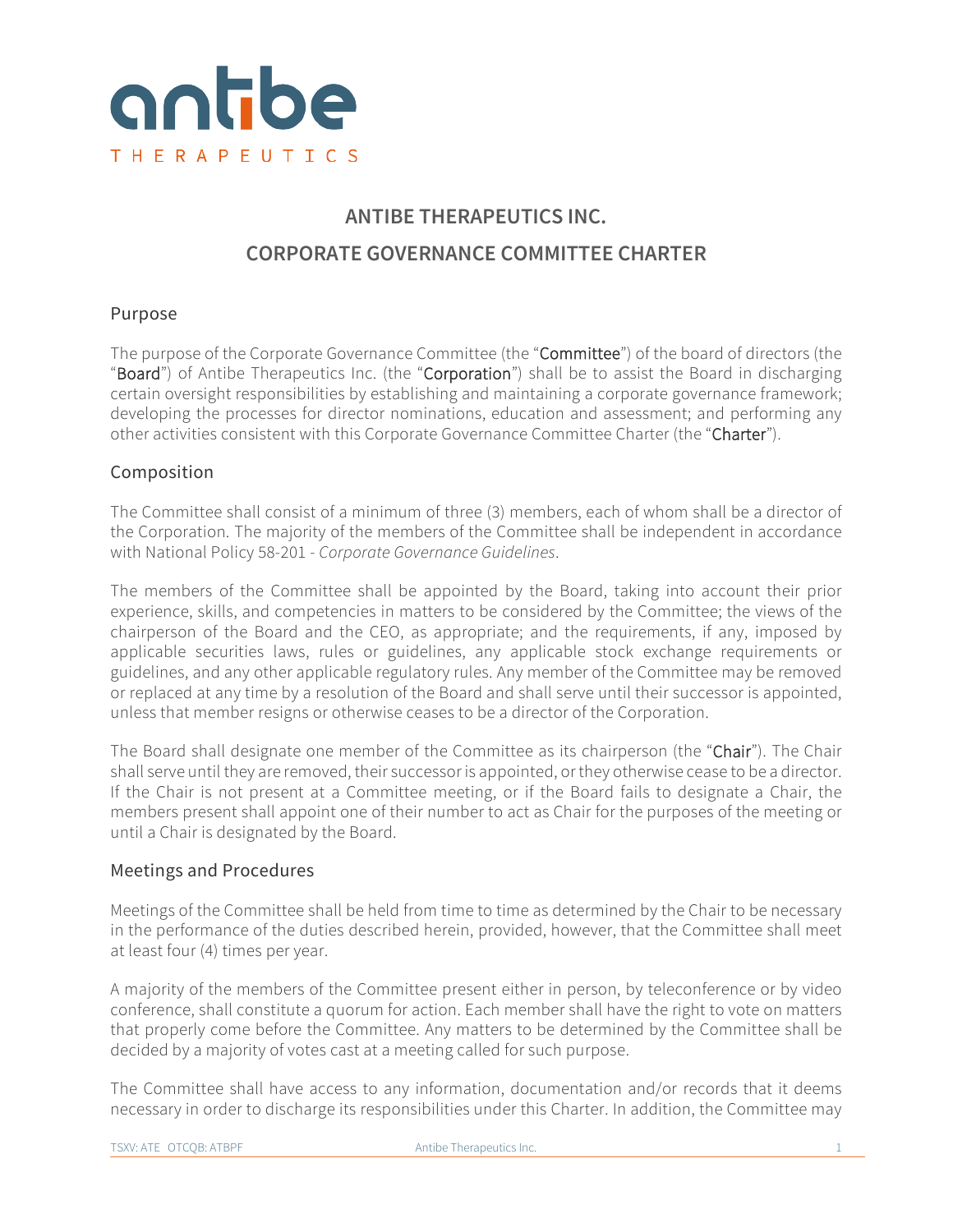invite any directors, officers and employees of the Corporation or any other person to attend any meeting of the Committee to assist in the discussion and examination of the matters under consideration.

# Outside Advisors

The Committee shall have the authority to retain and oversee outside counsel and any other advisors as the Committee may deem appropriate in its discretion. The Committee shall have the authority to approve the fees and the terms of engagement for any such advisors without having to obtain the approval of the Board. Individual members of the Committee shall not be authorized to retain outside counsel or any other advisors at the expense of the corporation without the prior consent of the Committee.

# Duties and Responsibilities

The Committee shall have the power and authority to perform the following duties and fulfill the following responsibilities, as well as such other duties as are required by applicable law or rule or as may be delegated by the Board:

### *Corporate Governance*

- (a) Annually review the Corporation's governance framework and compliance with established policies, and make recommendations to the Board regarding the adoption, amendment or discontinuation of applicable policies and guidelines;
- (b) Review and make recommendations to the Board regarding any public disclosure of information relating to the Corporation's approach to governance, including the report on corporate governance to be included in the Corporation's annual management information circular;
- (c) Review and make recommendations to the Board regarding all proposed significant related party transactions involving a director's potential or actual conflict of interest. Any director who has a potential conflict of interest in relation to a proposed transaction shall not be present during the deliberations or the voting on the matter by the Committee or the Board;

### *Board Structure*

- (d) Annually review the size and composition of the Board and make recommendations to the Board regarding any proposed enlargement or reduction in Board size, the suitability of current directors, and the necessity for the appointment of new directors;
- (e) Annually review the structure, authority, and membership of the Board's committees and make recommendations to the Board regarding the creation of new committees, the disbandment of existing committees, amendments to committee charters and the addition or removal of committee members;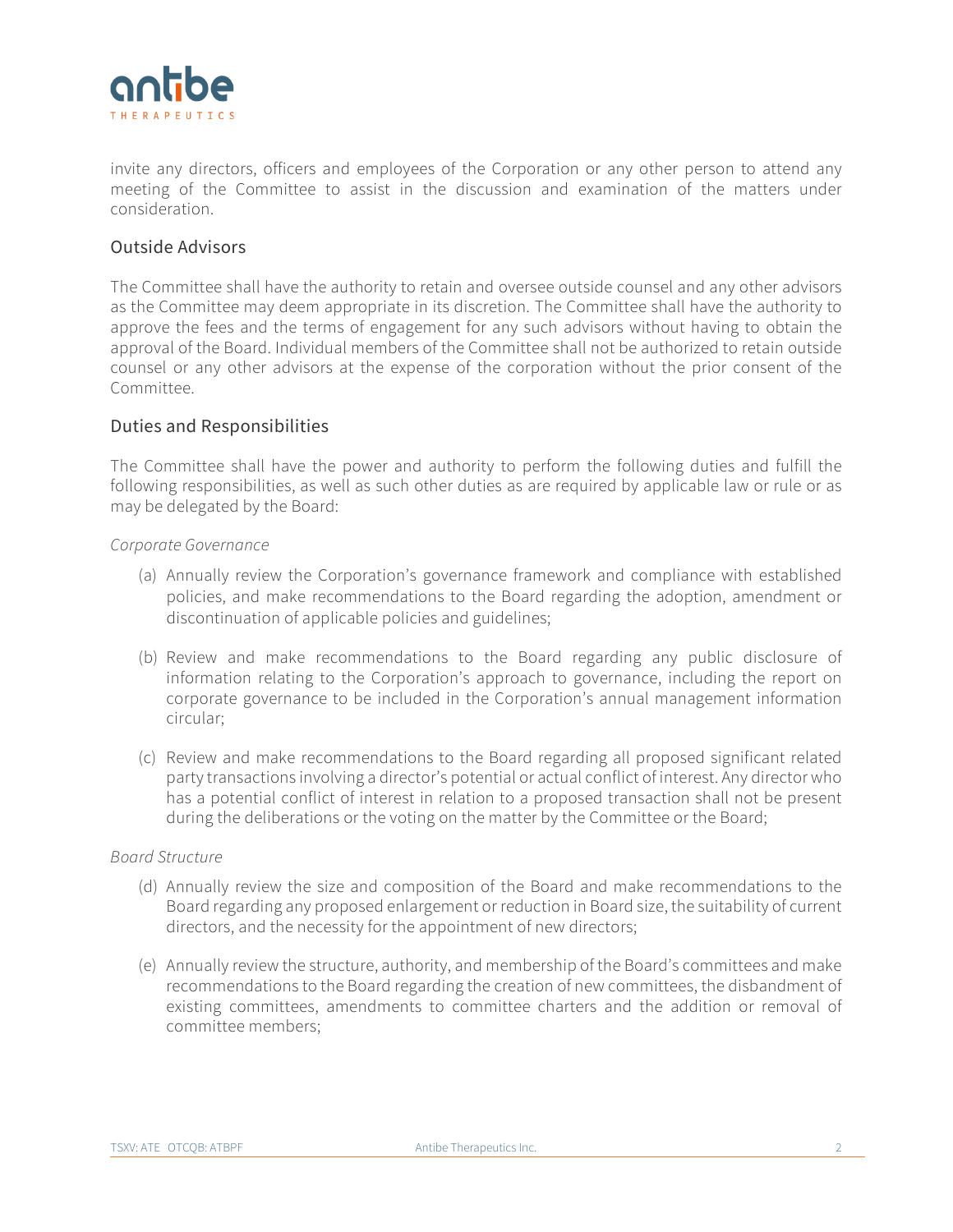

#### *Position Descriptions*

- (a) Annually review, and make recommendations to the Board regarding, position descriptions for the chairperson of the Board, the lead independent director of the Board, as applicable and the chair of each Committee of the Board;
- (b) In consultation with the HR and Compensation Committee, annually review, and make recommendations to the Board regarding, a position description for the CEO;

#### *Director Nominees*

- (c) Establish criteria for the selection of new directors and recommend candidates for directorship to the Board;
- (d) Retain and oversee any recruitment firms to be used to identify candidates for directorship, including approving the fees and terms of engagement for such firms;

#### *Director Orientation and Education*

(e) Annually review and make recommendations to the Board regarding the appropriateness of implementing formal programs for the orientation of new directors and continuing education of current directors;

### *Director Performance*

(f) Annually review and make recommendations to the Board regarding the appropriateness of implementing formal programs for assessing the performance and effectiveness of the Board, the chairperson of the Board, each committee of the Board and their respective chairperson, and the contributions of individual directors; and

#### *Other Initiatives*

(a) Undertake, on behalf of the Board, such other initiatives as may be necessary or desirable to assist the Board in discharging its responsibility to ensure that appropriate corporate governance initiatives are in place and operating effectively.

# Subcommittees

The Committee may form and delegate authority to one or more members or subcommittees when deemed appropriate, provided that the actions of any such members or subcommittees must be reported to the full Committee no later than its next scheduled meeting.

# Remuneration

Members of the Committee and the Chair shall receive such remuneration for their service on the Committee as the Board may determine from time to time.

# Charter Review

The Committee shall review the adequacy of this Charter annually and recommend any proposed changes to the Board for approval.